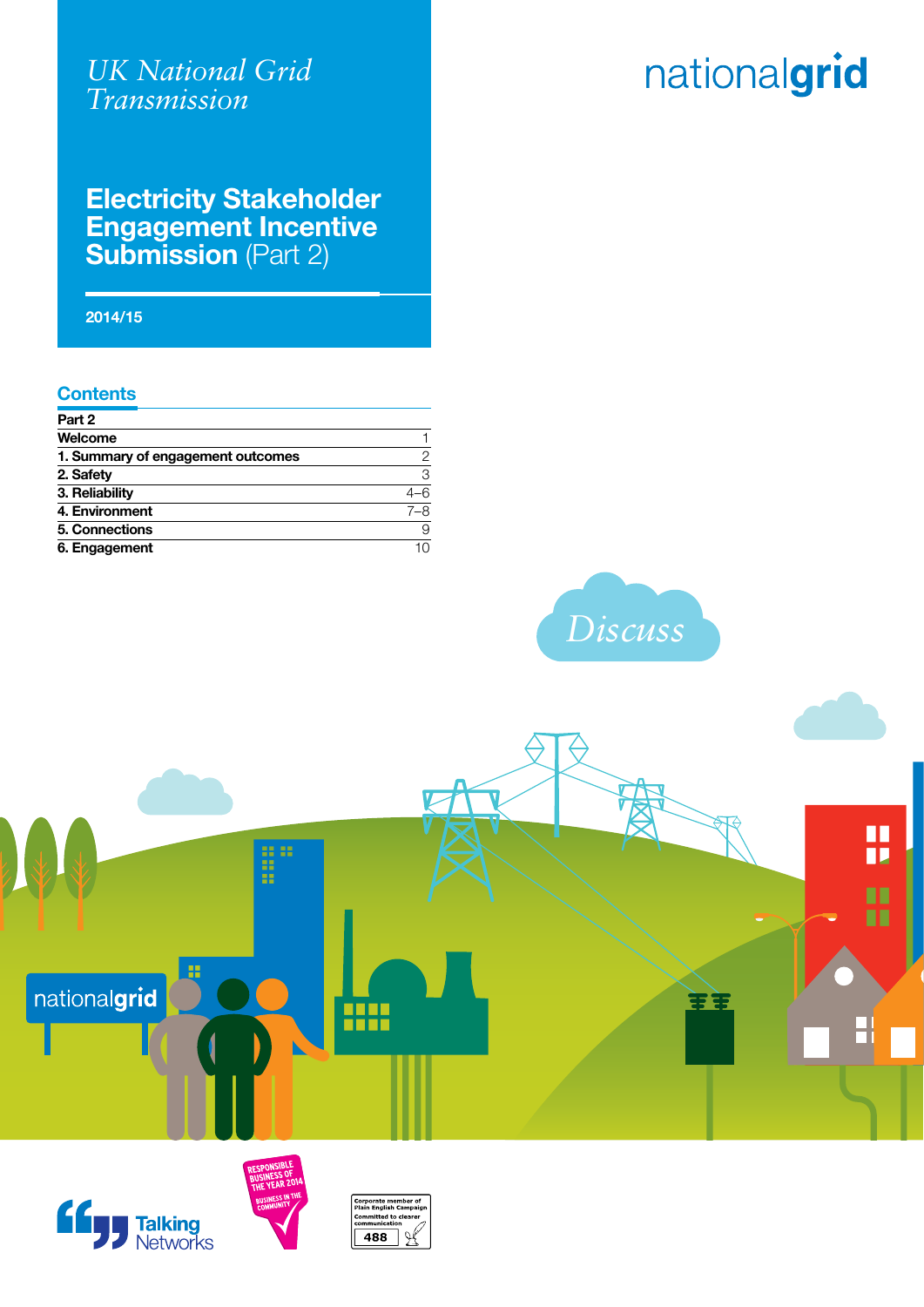I'm delighted to share with you Part 2 of our stakeholder submission report. In this document, we describe our progress over the past year and share examples of some of our engagement activities and their outcomes. I'm proud of what we've achieved and we're committed to improving how we listen, discuss and act with our stakeholders. This report highlights some of the positive changes we've made within Electricity Transmission.

We understand that asking for views and feedback from the right stakeholders at the right time is very important in making sure we deliver our responsibilities to them. We aim to get better all the time and we set ourselves challenging targets. The challenge we have set within Electricity Transmission is to focus much more on our stakeholders and less on ourselves.

In 2014/15 we asked our stakeholders what they wanted us to focus on. We then published a number of commitments, which were aligned to our five stakeholder output areas – safety, reliability, the environment, connections and engagement. In support of these commitments, we've made some significant changes to what we do including identifying key priorities we will focus on. Working with our stakeholders is crucial in helping us to improve our business and work more efficiently, in a way that will ultimately benefit all bill payers.

I'm particularly proud that our great work with stakeholders contributed to us being named Business In The Community's Responsible Business of the Year in 2014, and that by working with schools, universities and other organisations, we have promoted technical subjects to over a quarter of a million young people and helped create thousands of new apprenticeships.

#### Changing our approach and looking forward

In March 2015 we held a leadership conference focused on finding a better way of delivering for our customers and stakeholders. At the conference we challenged our people to involve stakeholders in all of the decisions we make. We believe that what's right for our stakeholders is right for our business.

So there will be more discussion, more focus on what is right for our stakeholders, and more measurement of what our stakeholders think about our performance. All of this will help us make better decisions and deliver what our stakeholders want from us.

Doind Wright

David Wright Director of Electricity Transmission Asset Management

# Responsible Business of the Year 2014

In 2014, we were awarded Responsible Business of the Year by Business in the Community. This prestigious accolade rewards an organisation that can demonstrate it is operating responsibly in everything it does and how it is improving outcomes for society through its work.

One of the reasons we won the award is that hundreds of our employees volunteer in communities across the UK. Sharing our skills enables charity and community organisations to access expertise they may otherwise have to pay for, helping them to be more commercial in the way they operate and making them more sustainable. We've also invested our time and energy to work with the next generation of talent through education programmes, and inspired schoolchildren to study Science, Technology, Engineering and Maths (STEM) subjects.



# Engaging more broadly to reach a wider range of stakeholders

Throughout the rest of this document, we provide examples of the many ways in which we worked with our stakeholders in 2014/15. The case studies highlight some of the innovative channels and techniques we've used, and we've expanded this approach to some of our more 'traditional' methods of engagement, such as conferences and events. We've led or participated in a much broader range of events to provide opportunities to connect with an even wider range of stakeholders, particularly those who have previously been harder to reach. In 2014/15, these included:

- **n** presenting our Future Energy Scenarios to University of the Third Age (U3A) groups
- n participating in the first sustainable supplier forum to collaborate with suppliers on innovative ways to combine reductions in cost and carbon footprint (attended by 20 suppliers)
- being invited to partner with the Major Energy User Council to engage with large energy users through a conference and panel representation (approximately 450 attendees)
- participating in the annual Euromoney Conference, attended by MPs and many banks and financiers from across Europe (more than 200 attendees)
- n participating in the Waterfront Grid Connection conference aimed at transmission and distribution grid connections for new generation (around 50 attendees)
- participating in a Government/UK Trade and Industry event in Madrid, which aimed to help the Spanish supply chain understand the UK market and promote the UK industry to encourage investment in UK generation (100 attendees)
- **n** renewing our involvement in the AllEnergy conference that covers Scottish energy industry developers, with more than 7,000 attendees, from developers and supply chain members to affected and interested stakeholders
- **n** becoming an affiliated member of the Scottish Energy Advisory Board and being invited to sit on the Industry Leadership group, focused on transmission grids, Carbon Capture and Storage and thermal generation.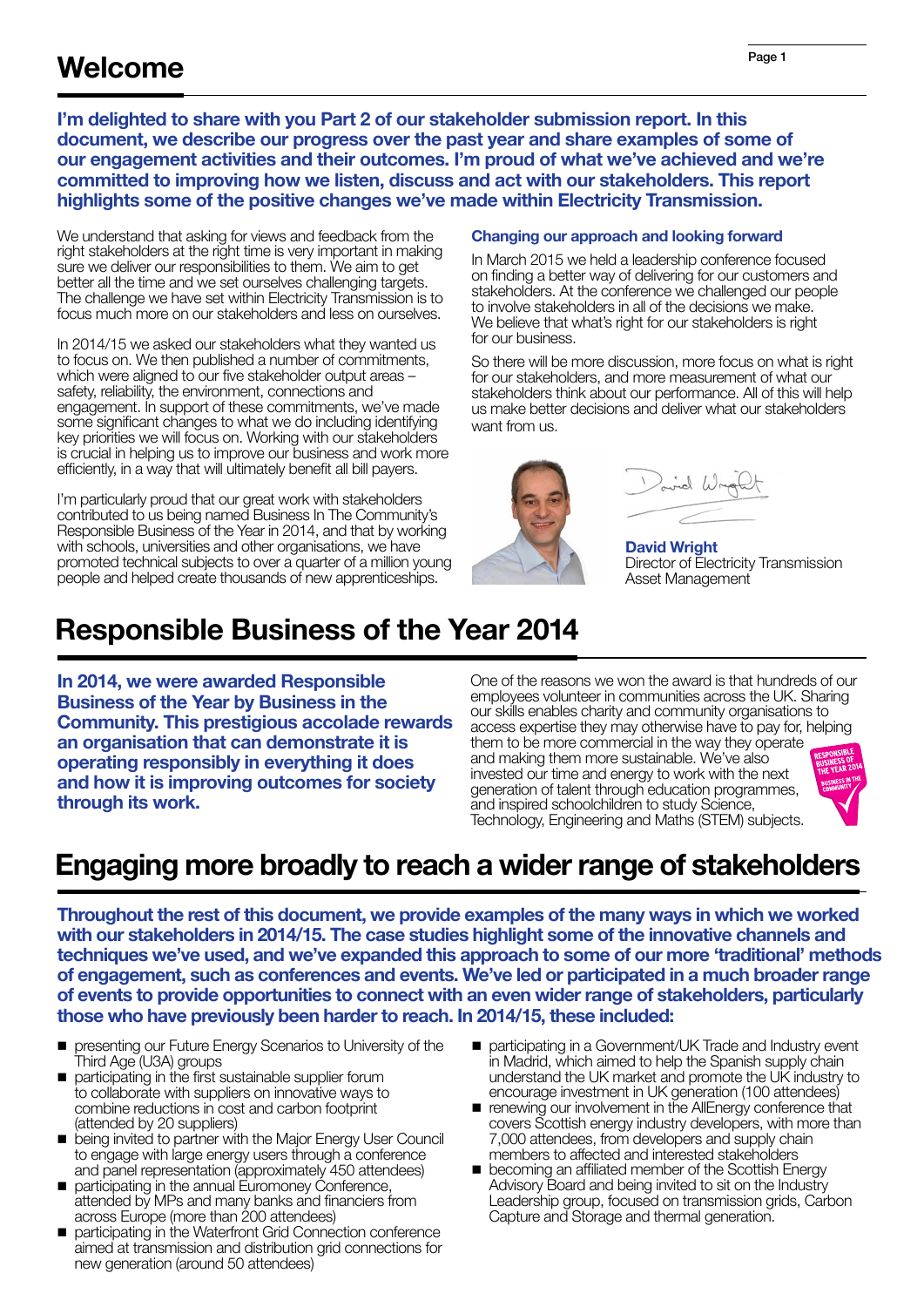### 1. A summary of our engagement activities and outcomes in 2014/15

Our stakeholders' views have influenced significant changes over the last year – the table below highlights some of the main outcomes of our engagement activities in 2014/15. The case studies that follow demonstrate how the changes relate to the key priorities our stakeholders asked us to focus on, as well as their tangible outcomes and benefits.

| Stakeholder<br>Outcomes | <b>Our activities</b>                                                         | Who we've<br>been<br>engaging with                                                                         | How we engaged                                                                                                                                                                                | Approximate cost to<br>deliver these engagement<br>activities                                                                                                                     | <b>Stakeholder benefit</b>                                                                                                                                                                                  | How our engagement<br>activities are making<br>an impact                                                                                                                                                                                                                                                                                                      |
|-------------------------|-------------------------------------------------------------------------------|------------------------------------------------------------------------------------------------------------|-----------------------------------------------------------------------------------------------------------------------------------------------------------------------------------------------|-----------------------------------------------------------------------------------------------------------------------------------------------------------------------------------|-------------------------------------------------------------------------------------------------------------------------------------------------------------------------------------------------------------|---------------------------------------------------------------------------------------------------------------------------------------------------------------------------------------------------------------------------------------------------------------------------------------------------------------------------------------------------------------|
| Safety                  | Listening and<br>responding to<br><b>EMF</b> concerns<br>Page 3               | Consumers &<br>Communities                                                                                 | Dedicated helpline and<br>website, public exhibitions<br>and events                                                                                                                           | Our EMF website costs £50<br>to run per annum                                                                                                                                     | ■ Increased understanding<br>of EMFs amongst<br>stakeholders<br>Online EMF calculator<br>created in collaboration<br>with representative groups.                                                            | A total of 487 conversations<br>around EMF with<br>stakeholders via the helpline<br>Our EMF website generated<br>123,000 views from<br>approximately 45,000<br>unique users.                                                                                                                                                                                  |
| Reliability             | Guardian Big<br><b>Energy Debate</b><br>inspires big<br>ideas<br>Page 4       | Non-<br>Government<br>Organisations.<br>Political,<br>Communities,<br>Energy Industry,<br><b>Suppliers</b> | Year-long series of events                                                                                                                                                                    | We invested £50,000 to run<br>the Big Energy Debate with<br>the Guardian                                                                                                          | Increased awareness of<br>future energy challenges<br>through events, research<br>and interviews<br>Increased interest in energy.                                                                           | 245,000 users viewed our<br>content through online<br>articles, interviews and<br>videos<br>2,000 people took part in<br>independent research to<br>share their views on energy<br>Over 50 stakeholders from<br>environmental, community<br>groups and the industry<br>and 30 MPs attended three<br>of our regional round table<br>conferences across the UK. |
|                         | Preparing<br>the industry<br>for Electricity<br>Market Reform<br>Page 5       | Regulators,<br>Customers,<br>Energy Industry                                                               | Workshops, tutorials, one-to-<br>one sessions                                                                                                                                                 | 90 days of our employees'<br>time to facilitate training<br>events and general<br>industry support                                                                                | Participants were educated<br>and informed to enable<br>successful qualification<br>at auction                                                                                                              | Security of supply, following<br>capacity market auction<br>bringing in 67.3 gigawatts                                                                                                                                                                                                                                                                        |
|                         | SMART thinking<br>addresses future<br>challenges for<br>bill payers<br>Page 6 | Educational<br>Interest, Supply<br>Chain                                                                   | Strategic partnerships,<br>dedicated website.<br>stakeholder events                                                                                                                           | £6.9 million of funding<br>secured from NIC for SMART<br>Frequency Control project                                                                                                | Collaborative innovation to<br>develop SMART project for<br>improving our services                                                                                                                          | By the end of 2020 we<br>envisage annual cost<br>reductions for consumers<br>of up to £200 million                                                                                                                                                                                                                                                            |
|                         | Collaborating to<br>help SAM help<br>stakeholders<br>Page 6                   | Supply Chain,<br>Customers,<br>Energy<br>Industry, Non-<br>Government<br>Groups                            | Conferences, roadshows<br>and workshops                                                                                                                                                       | 10 days of our employees'<br>time to present at<br>conferences including<br>the Low Carbon Network<br>Innovation fund conference<br>and a National Grid<br>shareholder conference | Increased access to<br>information via our new<br>online portal                                                                                                                                             | Reducing the length of<br>outages which cost between<br>£10,000 and £1 million<br>per day                                                                                                                                                                                                                                                                     |
| onment<br>Envir         | Working<br>together to<br>conserve natural<br>beauty<br>Page 7                | <b>Non</b><br>Government<br>Organisations,<br>Communities                                                  | Stakeholder panels, reports<br>and consultation documents                                                                                                                                     | 2 full time employees<br>designated to facilitating<br>the programme                                                                                                              | Input into which projects<br>will benefit from the Visual<br>Impact Provision funding<br>Dedicated team and<br>news updates service to<br>answer questions from<br>organisations and the<br>general public. | We now have an agreed,<br>prioritised list of projects to<br>take forward for funding                                                                                                                                                                                                                                                                         |
|                         | Creative<br>community<br>integration<br>Page 7                                | Communities                                                                                                | Innovative engagement<br>methods including photo<br>montages and time lapse<br>video to share information.<br>Partnership with local arts<br>charity to improve visual<br>impact on community | A donation of £61,000 was<br>made to the arts charity<br>partner for delivery of 12<br>community workshops.<br>a trainee support worker<br>and materials                          | Minimising our visual impact<br>on the community                                                                                                                                                            | Over 800 local residents<br>engaged with on their<br>views on substation design<br>Greater community<br>integration for<br>National Grid.                                                                                                                                                                                                                     |
|                         | Collaborating to<br>reduce carbon<br>Page 8                                   | <b>Suppliers</b>                                                                                           | Supplier forums to share best<br>practice                                                                                                                                                     | ■ 21.5 days of our<br>employees' time<br>A total cost of<br>approximately £200,000<br>to develop the tool.                                                                        | Increasing our suppliers'<br>ability to identify the carbon<br>impact of their construction<br>projects using our carbon<br>interface tool.                                                                 | Forum attended by<br>20 suppliers                                                                                                                                                                                                                                                                                                                             |
|                         | Protecting<br>biodiversity on<br>our sites<br>Page 8                          | Communities,<br>Non<br>Government<br>Organisations                                                         | Local Trust partnership,<br>innovative tools                                                                                                                                                  | Investment of £29k in the<br>delivery of site management<br>plan and actions over the next<br>three 3 year period                                                                 | Partnering with Yorkshire<br>Wildlife Trust to develop<br>sustainable management plan<br>involving the local community                                                                                      | Measurable and quantifiable<br>improvements in the condition<br>and value of nature on our<br>sites. At Thorpe Marsh the<br>value of benefits provided<br>from the natural capital and<br>ecosystems increase from a<br>baseline of £164k to £407k                                                                                                            |
| Customer<br>'onnections | From<br>misunderstood<br>to trusted<br>advisor<br>Page 9                      | Energy Industry                                                                                            | Collaborative working with<br>an industry partner                                                                                                                                             | 3 days of our employees' time   Improved business planning                                                                                                                        | through better communication<br>and shared views                                                                                                                                                            | Revision in customer<br>connection dates and<br>volumes contributing to<br>an efficiency saving of<br>approximately £8-10 million                                                                                                                                                                                                                             |
|                         | <b>Upfront</b><br>information<br>across networks<br>Page 9                    | Customers                                                                                                  | Seminars and an online tool                                                                                                                                                                   | A total of 17 man-days have<br>been utilised to develop<br>the tool, this will grow to an<br>anticipated 60 once fully<br>developed                                               | Customer Interface tool<br>developed and shared<br>with Distribution Network<br>Operators                                                                                                                   | Over 100 of our customers<br>and stakeholders attended<br>the London and Glasgow<br>events                                                                                                                                                                                                                                                                    |
| Engagement              | Listening to<br>reduce the noise<br>Page 10                                   | Consumers                                                                                                  | Working closely with the<br>community                                                                                                                                                         | 14 days of our employees'<br>time                                                                                                                                                 | New approach to<br>selecting overhead line<br>technology based on<br>stakeholder impact<br>Approach being applied to<br>other projects.                                                                     | Potentially avoiding £10<br>million in replacement costs                                                                                                                                                                                                                                                                                                      |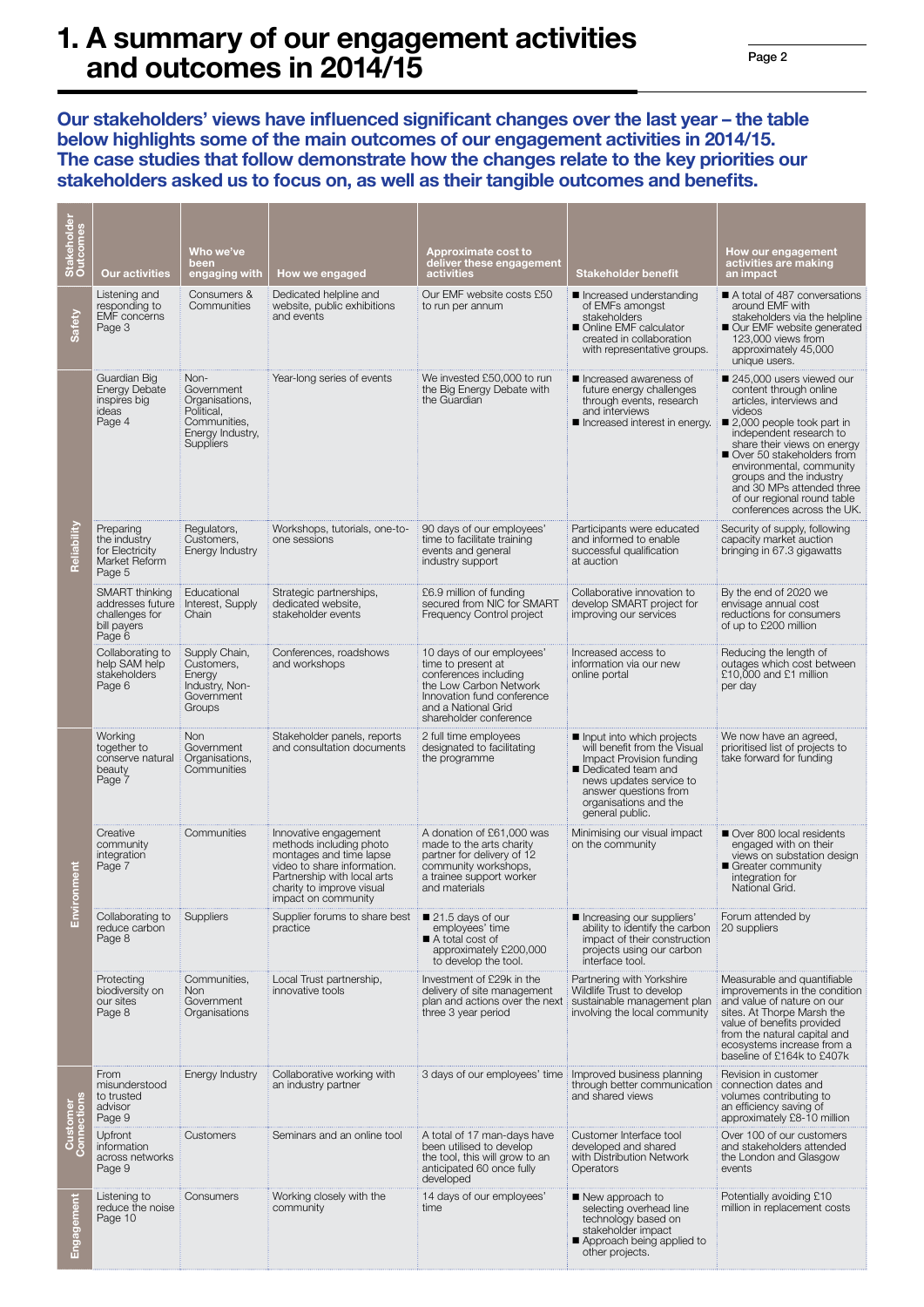# 2. Extending our focus on safety to keep the public safe

Our stakeholders say we perform well on safety, giving it a strong emphasis, and they want this to continue.

#### 2.1 Sharing best practice with South Yorkshire Fire and Safety Rescue

When South Yorkshire Fire and Rescue (SYFR) visited our Woodhead site as part of our regular engagement on fire hazards and safety, they saw that our Victorian tunnels would be the ideal place for them to practise tunnel rescues.

The firefighters needed to experience working in confined tunnels, which are common in South Yorkshire. We were delighted to let them use our site to help them train and protect the community. It was also a good opportunity for our project team to test our emergency plans.

We worked with SYFR to develop a training day in which our project team set up a training facility and SYFR developed rescue scenarios and risk assessments.



South Yorkshire Fire and Safety rescue team



Coming together for site induction and briefing

**Outcome** – This was an excellent opportunity to work together. More than 40 members of SYFR were trained and now have experience of working in confined tunnels. During quarterly community meetings afterwards, local people praised the exercise and said they felt reassured that their fire service had done this safety training.

We are now looking for opportunities to share what we've learned at our other sites, particularly in London where underground tunnels could be used.

#### 2.2 Listening and responding to EMF concerns

Our communities have told us that they are concerned about the perceived impact of the electromagnetic fields (EMF) produced by electricity power lines.

**Outcome** – To help address our stakeholders' concerns, we provide bespoke services for advice and helpful information. In 2014/15, we used a range of channels including:

- $\blacksquare$  an EMF helpline with a nationally advertised phone number and email address to make contact as easy as possible. In 2014/15 the helpline led to conversations about EMF with 487 people
- a website (EMFs.info) last year we transferred the content to a new package that gives more flexibility – including the use of animations and interactive graphics to explain issues. The site costs only £50 per annum to run. Between its 'go live' date in October 2014 and the start of April we had 123,000 page views from 45,000 unique users, as shown in the graph below.

This ongoing communication has shown us that stakeholders want to understand the changing levels of EMF at different times. In 2014/15 we worked with EMF stakeholder groups Powerwatch and Revolt to introduce a new online power line field calculator to address this.

We have also included this work in our new projects, as we talk to people at public exhibitions and meetings. Often, stakeholders will raise concerns when there are proposals for new overhead lines or substations – and we talk to grantors, neighbours of grantors, community groups, councils, lobby groups and protest groups. For example, when the pan-European collaboration group BestGrid held a workshop at which EMFs could feature as a case study, we proposed a joint presentation with representatives of organised stakeholder groups who might otherwise not have been involved.

*"Emfs.info offers a refreshing openness to the debate on electromagnetic fields and public health… the website is a very valuable online resource to industry representatives, academics and lay people."* 

#### Graham Lamburn, Powerwatch UK

*"Thank you so much for all the trouble you took to explain in depth the details about substations in general and in particular to talk me through the anxieties I had over the substation next to the house I am considering buying.*  You have offered me the information I needed in order *to make an informed decision and I now feel much more knowledgeable with regard to the magnetic fields from these units. The clarity with which you answered my questions was most helpful and reassuring, and as a result I feel I can proceed safely with my purchase. I am very grateful for your help."*

Stakeholder feedback letter

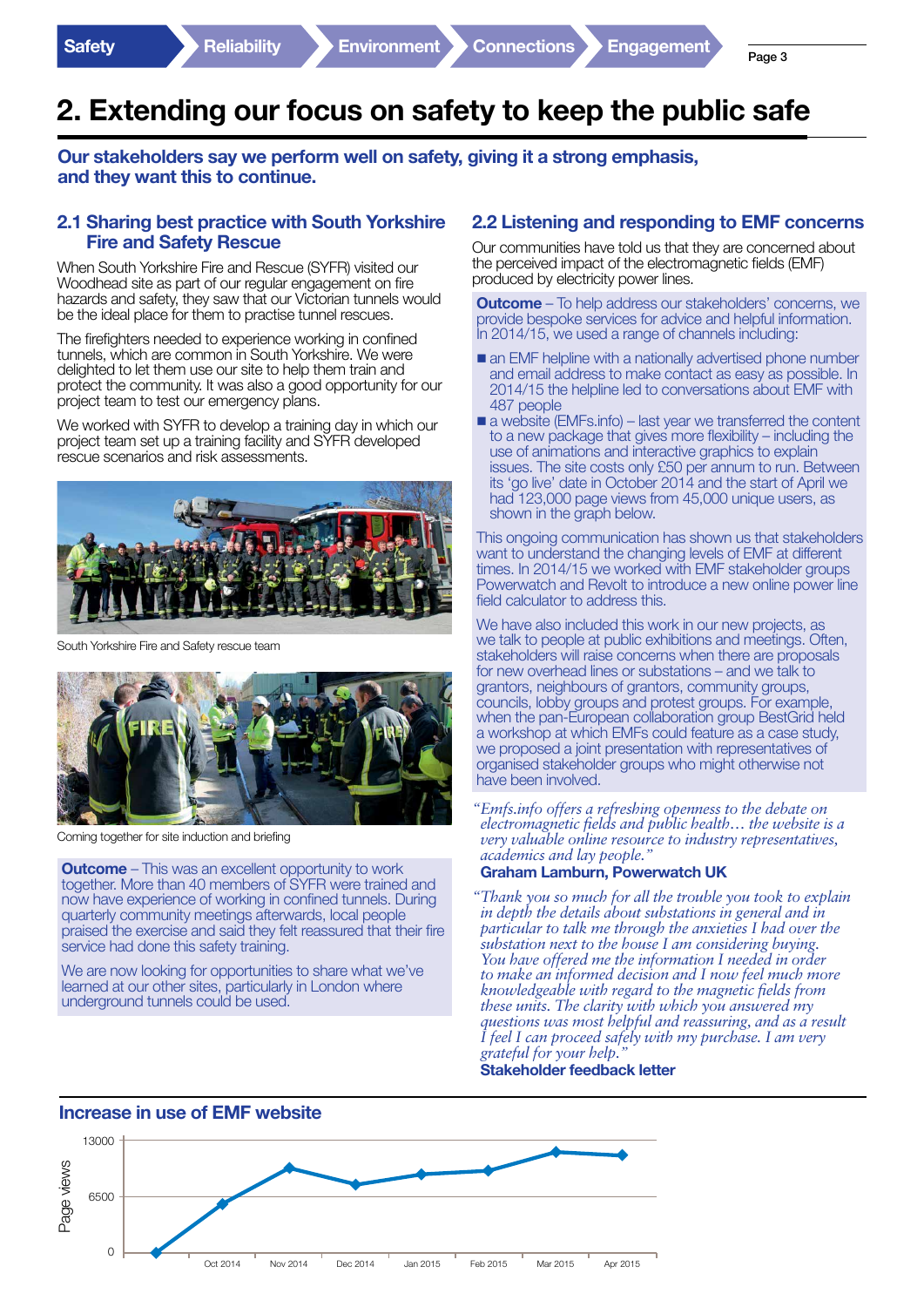### 3. Expanding our engagement activities to influence the future of energy

The most important thing that supports our understanding about the future of energy is the views of our stakeholders. Having positive and informed discussions is the right way to find solutions to the energy challenge.

#### 3.1 Future Energy Scenarios (FES) approach endorsed as European best practice

As part of our 2014 FES development process, we built on what we'd done in 2013 and listened to make sure our scenarios were as robust as possible.

**Outcome** – We delivered on our promise to stakeholders to double the number of scenarios in the final publication from two to four.

When we surveyed stakeholders at the FES launch conference, more than 65% of the 302 respondents felt we had 'met or exceeded their expectations' on the breadth of the scenarios. Attendees appreciated the new ways of communicating, such as an interactive 'expo' where they could talk to the team and really dig into the detail with experts who have carried out the analysis.

They also praised our improved website. The expo and the website contributed to more downloads of the FES documents than in previous years (7,694 between January and March 2015).

In 2014/15, we reached out to a wider group of stakeholders and responded directly to those who wanted us to focus on small generation, rather than on larger-scale generation activities.

For example, we communicated proactively with isolated and small Scottish Highland communities to increase awareness of FES among a wide range of interest groups. We took part in the Orkney Renewable Energy Forum (OREF) – a great opportunity for us to learn more about the issues around managing large volumes of renewable generation and the broader operational considerations.

The OREF showed us various renewable energy projects on the island, which allowed us to see the issues – and their solutions – at first hand. We took part in a wide-ranging and detailed Q&A session around energy and Orkney's part in the wider GB future of energy. These discussions with harder-toreach stakeholders have brought many advantages, including being able to include broader and more accurate marine energy scenarios in FES.

**Outcome** – Our approach to communicating FES is viewed as industry best practice by the European Network of Transmission System Operators for Electricity (ENTSO-E) and wider transmission system operators throughout Europe. Based on our FES experience and proactive stakeholder communication, ENTSO-E found some significant ways of improving its Ten Year Network Development Programme (TYNDP) process. We are actively working with ENTSO-E to improve its engagement activities. This will make sure that pan-European future energy scenarios represent the views of a broad range of European stakeholders.

As well as considering small changes for the 2016 TYNDP, ENTSO-E is looking even further ahead. For the 2018 TYNDP, it's planning to make broader changes so that the approach to stakeholder communication is more in line with the process we follow for FES.

*"National Grid's focus on stakeholder communication for scenario development has inspired us to develop stakeholder communication further for the ENTSO-E scenario development. The full effect of this will be apparent with the 2018 version of the ENTSO-E scenarios."* Niels Franck, Energinet.dk (ENTSO-E representative)

#### 3.2 Engaging to help us keep the system working

We introduced our System Operability Framework (SOF) in 2014 as an opportunity to engage and explain how the radical changes to the energy landscape identified in FES will affect our energy system and services. This annual process also provides an opportunity to highlight potential future problems and invite the industry to work with us on providing the right solutions for them.

As part of the structured approach of SOF, we spoke to interested parties to discuss our findings and understand how we can adapt and improve to deliver the services that our stakeholders need. The reaction to SOF 2014 was positive and stakeholders told us that they wanted to be more involved. We reviewed our process using Performance Excellence, which is a new, structured approach to problem solving that we are embedding throughout Transmission in partnership with Unipart.



SOF engagement

**Outcome** – In early 2015 we held a workshop with more than 60 experts from across the industry and presented a project timeline for the development of SOF, which built in engagement at each stage of the process. This plan was well received and our stakeholders' contributions during the workshop were invaluable in helping us to shape the 2015 proposals. We are continuing to work with them.

#### 3.3 Guardian Big Energy Debate inspires big ideas

We know that the public debate about energy can be confusing, with conflicting messages from industry, government and others. Work is needed across the industry and with government to help people understand the 'energy challenge' and inspire a more constructive discussion about the future of energy in the UK.

That's why we invested £50,000 to run the Big Energy Debate with the Guardian. This year-long campaign saw us debate the future of energy with the public, energy experts, the industry and policy makers. In collaboration with DECC, Siemens, The Crown Estate and four major industry associations and institutions, the campaign included online editorial, regional and political events, public attitudes research, interviews and Q&As to inform, educate and stimulate discussion.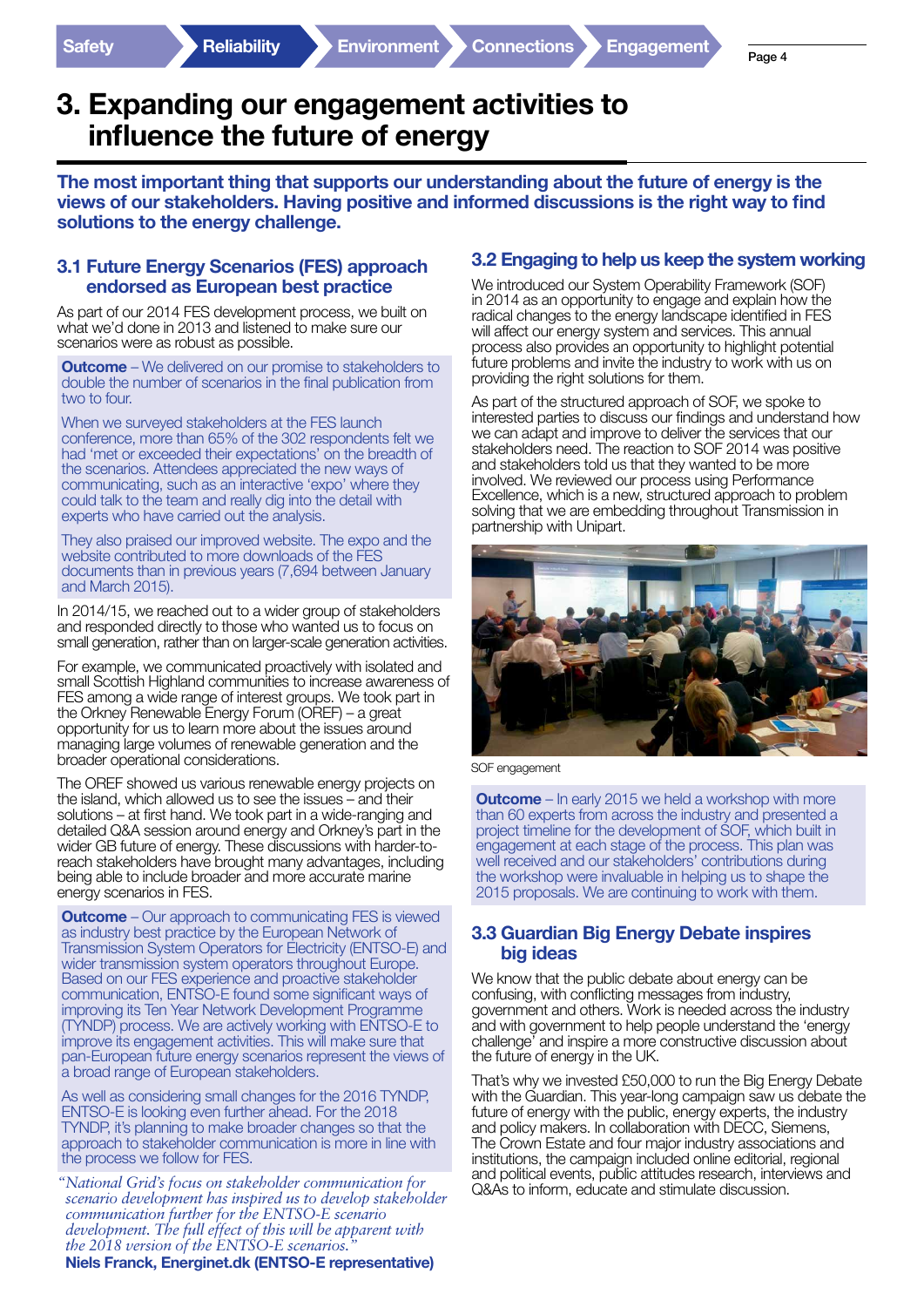## 3. Expanding our engagement activities to influence the future of energy cont.

**Outcome** – The results of the campaign were even better than we expected:

- 245,000 unique users viewed the content online with articles, commentaries, interviews and videos throughout the year, with more than 50% returning to the site. The content generated 2,000 online comments and 15,000 shares on social media
- 2,000 people took part in independent research to share their views on important energy issues. This gave us detailed information that we used to inform the debate throughout the campaign
- **n** more than 50 stakeholders from environment and community groups and the energy industry, plus independent experts and policy makers, debated at three regional roundtables in Bristol, Glasgow and Staffordshire to discuss the future of energy in the regions
- **public events were held at the Conservative, Labour and** Liberal Democrat party conferences and more than 30 MPs attended three Westminster roundtables to discuss the main 'asks' highlighted in the campaign and feed into the policy-making process
- we held three live online Q&A sessions to discuss important issues like energy efficiency and fuel poverty with experts in the field and with the Secretary of State for Energy and Climate Change
- $\blacksquare$  the campaign ended with a Westminster reception where policy, industry, environmental and rural groups discussed the crucial themes of the campaign.

We are now working with government and industry partners to apply this understanding of best practice as we use new channels to reach wider audiences.



Panel discussion at the Big Energy Debate

#### 3.4 Connecting with the public on the energy debate

We recognise that we need to engage the wider public about the future of energy, working with our industry partners who typically attend our more formal events. So in 2014, Richard Smith, National Grid's Head of Network Strategy, and David MacKay, from DECC, attended the Hay Festival to listen to the public's opinions, test their ideas and explain the harsh realities behind achieving the UK's 2050 decarbonisation targets

The event was a timely reminder that education and collaboration between the Government, industry and the public are the best ways to help us make the right decisions in this time of energy uncertainty.

#### 3.5 How we connect with large energy users

Our stakeholder mapping approach helps us to understand the needs of each of our stakeholder groups. This process has shown us that high users of energy, such as Vodafone and BT, have a significant interest in the energy debate and the associated cost. We're already talking to some of these organisations because they help us to balance the flow of electricity by using less energy when we ask them to. However, we don't usually have a direct relationship with these stakeholders because they connect to the distribution networks.

In 2014/15, we teamed up with representative body the Major Energy User Council (MEUC) and participated in its 2015 spring conferences over three days in Bolton, Coventry and London. This helped us to reach some of the organisations that use lots of energy.

**Outcome** – We engaged with hundreds of our stakeholders through exhibition stands, presentations and a lively panel discussion:

- **n** MEUC was keen to work with us to help shape the future energy industry and has asked us to work together on the political debate around this topic
- **n** members who were interested in greater visibility and understanding of energy costs attended an information session about the energy market and outlined the various options for maintaining security of supply
- $\blacksquare$  this gave members a better understanding of, and addressed any concerns around, the recent media coverage of electricity supply during the winter
- n they also learnt about our services and how significant end users can take part in demand side balancing activities.

#### 3.6 Preparing the industry for Electricity Market Reform

In July 2011 the Energy Bill introduced Electricity Market Reform (EMR), a £110 billion investment programme set up to make sure there are sufficient energy supplies in the future, that there is long-term investment in low-carbon technologies and that market mechanisms are introduced efficiently, minimising the cost to consumers. These aims will help the UK achieve its target of reducing greenhouse gas emissions by 20% by 2020.

As part of this work we began the launch of the capacity market in January. This focuses on providing regular retainer payments to reliable forms of demand- and supply-side capacity.

To prepare the industry we collaborated with Ofgem and government bodies and ran joint workshops for groups affected by the changes. These involved presentations, tutorials and one-to-one question sessions. We updated the content with government legislation and policy as it became available. Ahead of these events, we said we would assess their success by looking at the number of applicants later offering capacity.

**Outcome** – The engagement events helped us to make sure that participants had the information they needed to qualify and take part in an auction. This work helped to bring 67.3 gigawatts to that auction, which gives the industry confidence that there will be a reliable, long-term supply. It will also keep costs low for consumers.

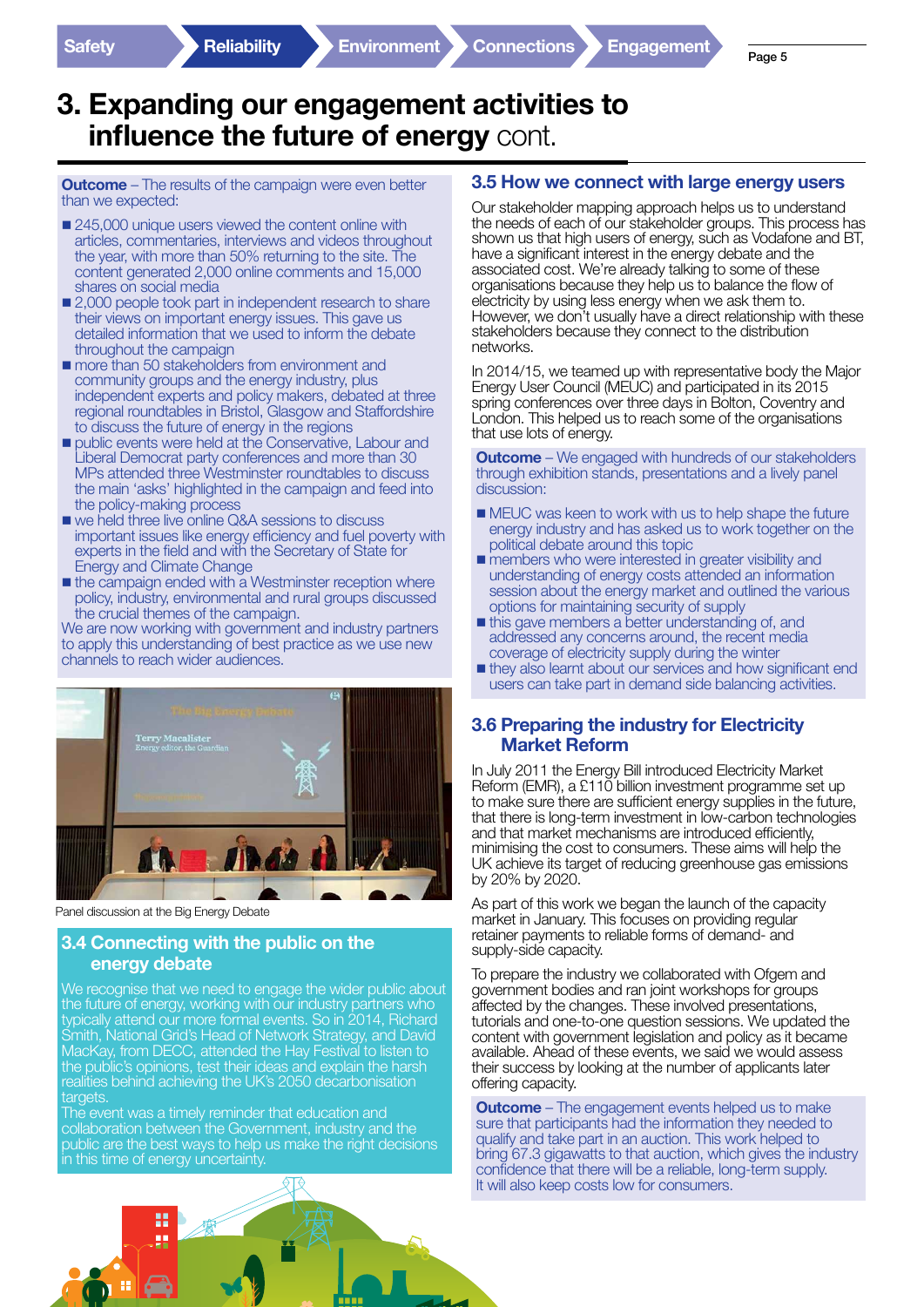# 4. Getting better at delivering today's energy reliably

#### The future of energy is important, but so is providing a safe, reliable and efficient service to our stakeholders today.

#### 4.1 SMART thinking addresses future challenges for bill payers

The energy landscape is changing, and we know we have a key role to help find innovative ways of being more efficient, including the ways in which we meet the growing challenges around balancing the flow of electricity. That's why we've set up partnerships with a variety of interested stakeholder groups, including Alstom, Flexitricity, Belectric, Centrica, the University of Manchester and the University of Strathclyde.

**Outcome** – In 2014 this collaboration resulted in a successful application for Network Innovation Competition funding of £6.9 million to introduce the SMART Frequency Control project. The three-year project will develop and demonstrate an innovative approach to monitoring and controlling the network's system frequency. We will also develop a commercial framework to provide robust foundations for a new generation of technologies.

To broaden our communication, we're setting up a dedicated website for interested stakeholders and we'll share more detail at stakeholder events. As a direct result of our partnering approach, there will be new balancing services products by the end of the project in 2018, leading to annual cost cuts for consumers of up to £200 million by 2020.

#### 4.2 Collaborating to help SAM help stakeholders

Our stakeholders want us to provide a reliable and costefficient service. Our strategic asset management (SAM) system helps us to do this. SAM provides near real-time information from remote monitoring systems at several sites, allowing us to keep a closer eye on equipment and replace it only when we need to.

It's important that we share this best practice approach and involve our stakeholders as we develop it. Suppliers, research organisations and other innovative companies help us to run discussions and presentations on the benefits of SAM at a range of conferences, roadshows and workshops.

**Outcome** – During events we've shown how effective condition-monitoring equipment can be, and how stakeholders can benefit from the non-invasive approach of monitoring assets by capturing thermal imagery and using radio frequency profiling techniques. This work can help to defer replacement costs of up to £5 million for a transformer, and can reduce the outage costs associated with maintaining equipment (which can be up to £1 million a day).

As part of the strong relationships we have with our stakeholders, they're continually challenging us to provide a service that is even more reliable and efficient. By working with IBM, we developed internal analytics modelling techniques that help us to maintain assets more efficiently. And we worked with Flir to develop new ways of using data from its thermal imagery technology.

Last year we responded to feedback by creating an online portal to share information about the next generation of asset intelligence tools in Electricity Transmission. We'll be introducing these in 2015/16.

#### 4.3 Evolving our strategy to communicate more widely about security of supply

We publish an annual suite of reports that update the market and wider stakeholder groups on security of supply. We keep improving these documents by going through an annual

engagement cycle that helps us to get valuable feedback from our stakeholders.

For the 2014 Winter Consultation Report, we used an online survey for the first time because stakeholders told us this would make it easier for them to respond.

**Outcome** – We received 10 times more consultation responses than before, and responses from a larger group of industry participants led to better quality data and more robust analysis for the report.

The Winter Outlook Report was headline news in October 2014 because of fears around energy supplies, so we worked hard to reach a wider audience to communicate its key messages:

- $\blacksquare$  we spoke to government and regulatory bodies at all levels before publishing the document
- $\blacksquare$  we presented the report at an Ofgem industry and media seminar on the day of the launch
- **n** our senior leaders appeared on major news programmes, including BBC News and ITN.

In early 2015 we asked our growing stakeholder audience for feedback about our suite of outlook reports.

**Outcome** – In response, we introduced the following changes to the 2015 Summer Outlook Report:

- n we built the structure around stakeholders' interests and focused on sharing clear messages, using plain English definitions and including relevant case studies
- $\blacksquare$  we featured the topics that stakeholders told us were important, such as system operability and educational issues
- $\blacksquare$  we introduced a stronger digital strategy that included online data and more use of social media.

Early audience feedback has been very positive, with both Ofgem and DECC noting a marked improvement in the report's relevance to current issues.

*"We had the opportunity to feed into the Summer Outlook 2015 Report at National Grid's excellent customer service seminar in Kensington. National Grid followed up on these comments after the event, to make sure they were fully understood."*

Zoltan Zavody, RenewableUK

#### 4.4 Helping our customers manage uncertainty

Balancing System Use of System Charges (BSUoS) is the mechanism we use to share the cost of balancing the flow of electricity among industry participants.

Charges can vary on a daily basis, because they depend on the volume and costs of the actions we have to take, such as introducing constraints on high wind generation days.

Through our regular Electricity Operational Forum, industry participants raised the importance of forecasting costs on their generation decisions. A small increase in charges, when combined with all of the other associated running costs (like fuel or maintenance), could change an individual generator's outlook from profitable to unprofitable.

We worked with a diverse group of people from across the industry to understand what forecast information would be useful, when to publish it and how far ahead to look.

**Outcome** – Based on this feedback, in December 2014 we introduced a rolling three-day-ahead BSUoS forecast to the market. This was very well received by the industry at subsequent forums.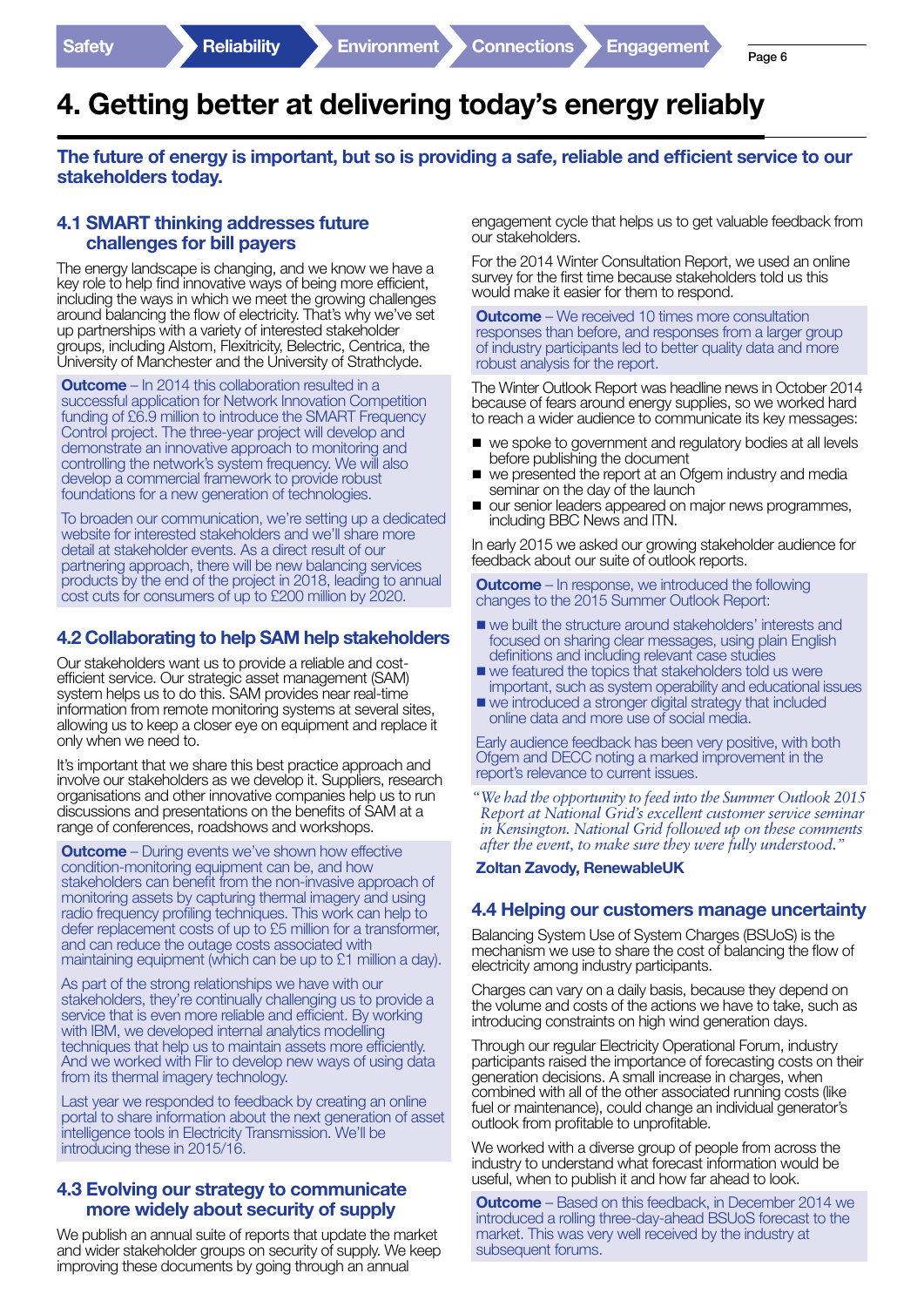# 5. Reducing our visual impact on the environment

Stakeholders told us in our Stakeholder Commitments consultation that they wanted us to reduce the visual impact of our assets in their communities and in Areas of Outstanding Natural Beauty (AONB). We've listened.

#### 5.1 Working together to conserve natural beauty

Our assets have a visual impact on the landscape and many of our stakeholders feel very strongly about this.

With the introduction of the Visual Impact Provision (VIP) programme under RIIO, we identified the opportunity to change the way we communicate with our stakeholders and create a more open and trusting relationship with them.

The VIP is a £500 million fund to help reduce the visual impact of existing transmission assets within National Parks and AONB in England and Wales. In early 2014 we set up the Stakeholder Advisory Group to determine the priorities for action. This independent panel includes representatives of the National Parks and AONB, statutory bodies with relevant responsibilities and technical expertise, and organisations with an interest in protected landscapes and rural areas, such as English Heritage and the National Trust.

**Outcome** – Since April 2014, the Stakeholder Advisory Group has identified the first potential projects that could benefit from VIP funding, also taking into consideration the views of stakeholders not directly represented on the panel.

This is a more collaborative, inclusive and transparent approach than we have taken in the past, and is an example of how we're improving the way we engage in general. We're actively involving our stakeholders at the start of the decisionmaking process, listening and discussing challenges openly, and explaining some of the technical challenges connected with certain options.

We are expanding this approach to include a high-profile national media launch that will share details of the first potential projects. We'll support this with additional communications to MPs, AONB, National Parks and communities in shortlisted areas that will ask for feedback.

We've also created a new, dedicated team to answer questions from organisations and the public, and developed a news update service that interested parties can subscribe to.

*"It is encouraging that National Grid is communicating so openly with groups like CPRE to remove transmission lines and electricity pylons from our precious landscapes."*

#### Neil Sinden, Director of Policy and Campaigns, Campaign to Protect Rural England

#### 5.2 T-Pylon progress: positive community response

T-Pylon is a new design that provides another option for communities when we build or replace certain assets on the electricity network. We mentioned last year that we included the design as an option for the Hinkley connection project in South-West England. In 2014/15, this option received a positive response from stakeholders and, as a result, we reviewed our original plans so that we could use the T-Pylon for a section of the route.

In early 2015, we started to construct a T-Pylon at our training centre in Eakring, giving stakeholders an opportunity to see the new design on the landscape. We raised awareness of this widely through press and internet coverage, becoming one of the top three BBC Online news stories and recording more than 2,500 online references and blogs.

#### 5.3 Creative community integration

We recognise that the visual impact of substation sites is extremely important to local communities. People sometimes see our sites as an inconvenience, so we're doing more to make sure that we become part of the community by being a good neighbour.

#### Seeing the light in Ealing

During regular discussions with the Residents' Association, it became clear that our Ealing substation site's appearance was extremely important to the local community.

So when we were planning to build screens to reduce noise from the substation, we proposed a number of options so that residents could understand the visual impact of the screening and decide whether this was acceptable to reduce the noise level.

To do this, we used some innovative approaches – we produced photo montages to show how the screening would look, and we realised that any potential impact on light was as important as the appearance of the screen. So we produced a time-lapse video to show the level of shadow produced by the screen during each season.

We identified the favourite design through holding public information sessions, and receiving feedback to leaflets we sent to more than 800 local residents and information posters we put outside the substation. We also kept local councillors and MPs up to date through written communications.

#### Art in Islington

Building on this success, we recognised the impact a new substation in Islington would have on this densely populated area. The site is on a main road served by a number of bus routes, with a large primary school close by, and many people walking past each day.

Protective hoardings are due to stay on the site for more than three years, so we launched an innovative project to improve their appearance, while also building new and improved relationships with the local community and educating people about the energy challenge. We tested a unique partnership with a local arts charity, working with local people to produce large-scale artwork, designs and poetry now prominently displayed on the site hoardings.



Unveiling the hoardings

We held community workshops, including one workshop tailored around creative language for a stakeholder group with particular needs. We also hosted a community event to mark the unveiling of the finished hoardings – a positive opportunity to demonstrate our commitment to working with our neighbours.

**Outcome** – In both cases, by engaging in an innovative way, we were able to integrate our activities into the community and build much stronger bonds with local people.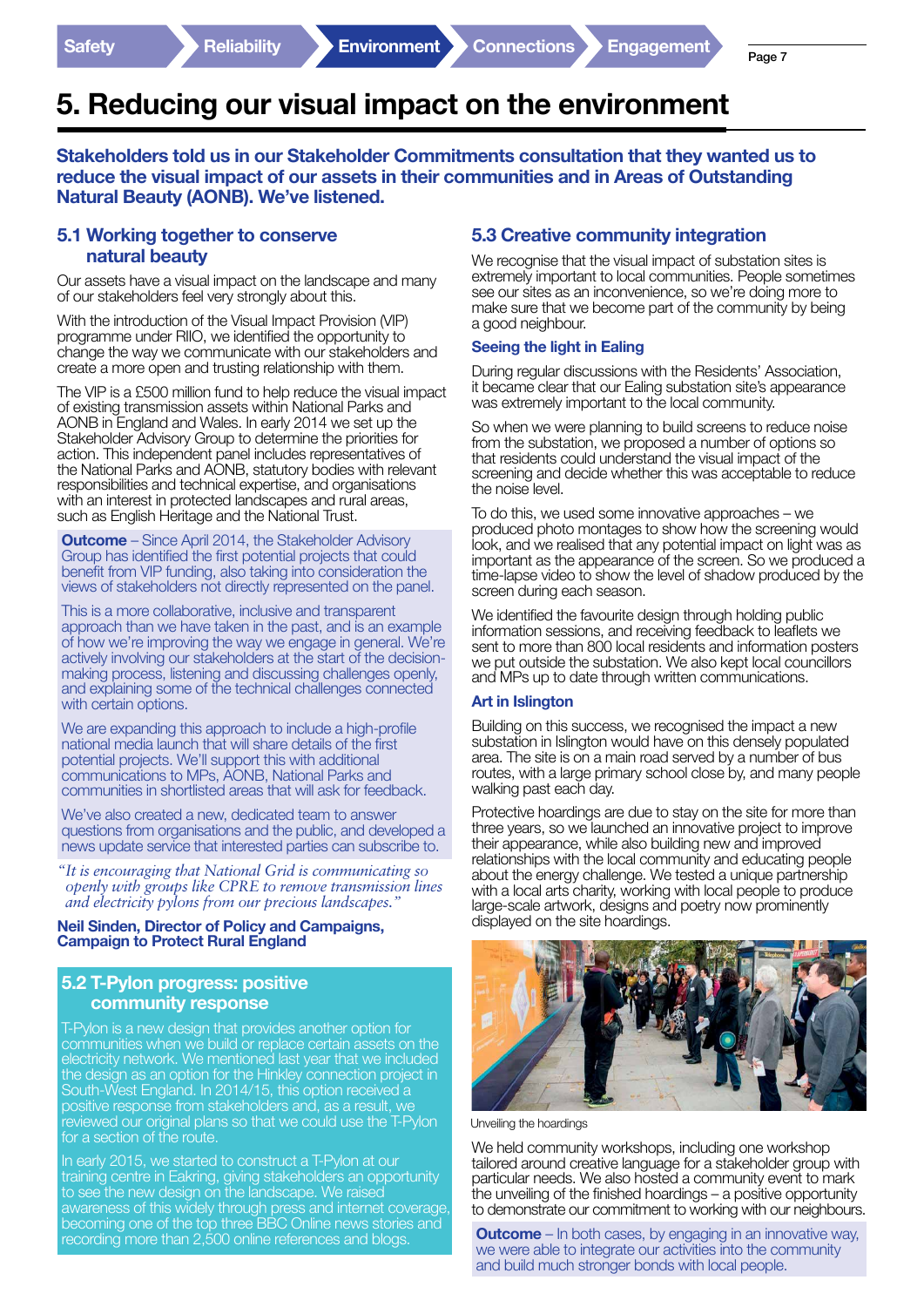# 6. Safeguarding the environment for future generations

We've improved the way we put communication, sustainability and environmental management at the heart of our business. We have a responsibility to make this happen, so we've introduced a range of initiatives that we're working on with our stakeholders.

#### 6.1 Collaborating to reduce carbon

In 2013 we signed up to the Infrastructure Carbon Review, which sets out six commitments to reduce carbon from the construction and operation of the UK's infrastructure assets, one of which is to 'define clear low-carbon targets and respond to innovation in the supply chain'.

In October 2014 we held our first sustainable supplier forum, attended by our top 20 suppliers. The event included Dragons' Den-style sessions where suppliers presented sustainable solutions that addressed our carbon challenges. We talked to them about ways to work more sustainably, and shared some of the work we've been doing on assessing the carbon footprint of our infrastructure projects.

Responding to feedback from this session, we have since trained suppliers to use our carbon interface tool, which helps them identify their carbon impact for construction projects.



The Dragons' Den

**Outcome** – These collaborations have proved a great opportunity for us to use our suppliers' expertise when we're developing technical specifications, helping us to find more innovative ways to reduce our costs and carbon footprint. And by also sharing our knowledge with them, we've helped them become more competitive. We can now build on these first conversations to make more environmental improvements across our wider supply chain, and set new standards and expectations across our industry.

#### 6.2 Protecting biodiversity on our sites

We know that protecting the natural environment is very important to local communities and environmentalists – it's also very important to us. So we work closely with wildlife organisations to minimise our impact. To support this work we have innovative tools that evaluate our 'natural capital' (such as the land around our substations) and the benefits provided by these sites.



**Outcome** – Using these applications we identified the former Thorpe Marsh power station in Doncaster as a site that is rich in biodiversity and home to a wide variety of notable species, including rare birds. It's also a significant site for the local community because it includes a memorial garden for four local workmen who lost their lives in an incident there.

Working with the Yorkshire Wildlife Trust we developed sustainable management plans that involve the local community. In order to manage, protect and enhance the natural environment of the site we have committed to:

- **n** monitoring species, and manage their habitats and biodiversity effectively
- **n** communicating proactively with the local community through volunteering opportunities, events and educational sessions
- $\blacksquare$  increasing the natural capital value of our site and work with nearby wildlife reserves.

#### 6.3 Accounting for Sustainability

We have signed up to the Prince's Charities Accounting for Sustainability (A4S) project which challenges organisations to demonstrate that it makes sense to consider sustainability when making decisions. It focuses on placing financial values on the benefits that we receive from the natural environment and through our social interaction. The project brings together organisations who are leading the thinking in these areas (including The Crown Estate, Sainsbury's, SSE, Anglian Water and British Land).



Andrew Bonfield at A4S

Our Chief Financial Officer (CFO) Andrew Bonfield is a member of the A4S CFO network and was a speaker at the A4S Summit in December 2014. Our Group Financial Controller, Stuart Humphreys, chairs the A4S Capex Appraisal working group.

**Outcome** – Through A4S working groups, we have contributed to the promotion of cross-sector collaboration and the production of A4S 'guides' that provide practical ways to integrate sustainability into business decision making. These guides, published in December 2014, will help us deliver environmental outputs for our stakeholders, such as identifying low-carbon solutions and mitigating the visual impact of our equipment.



Natural capital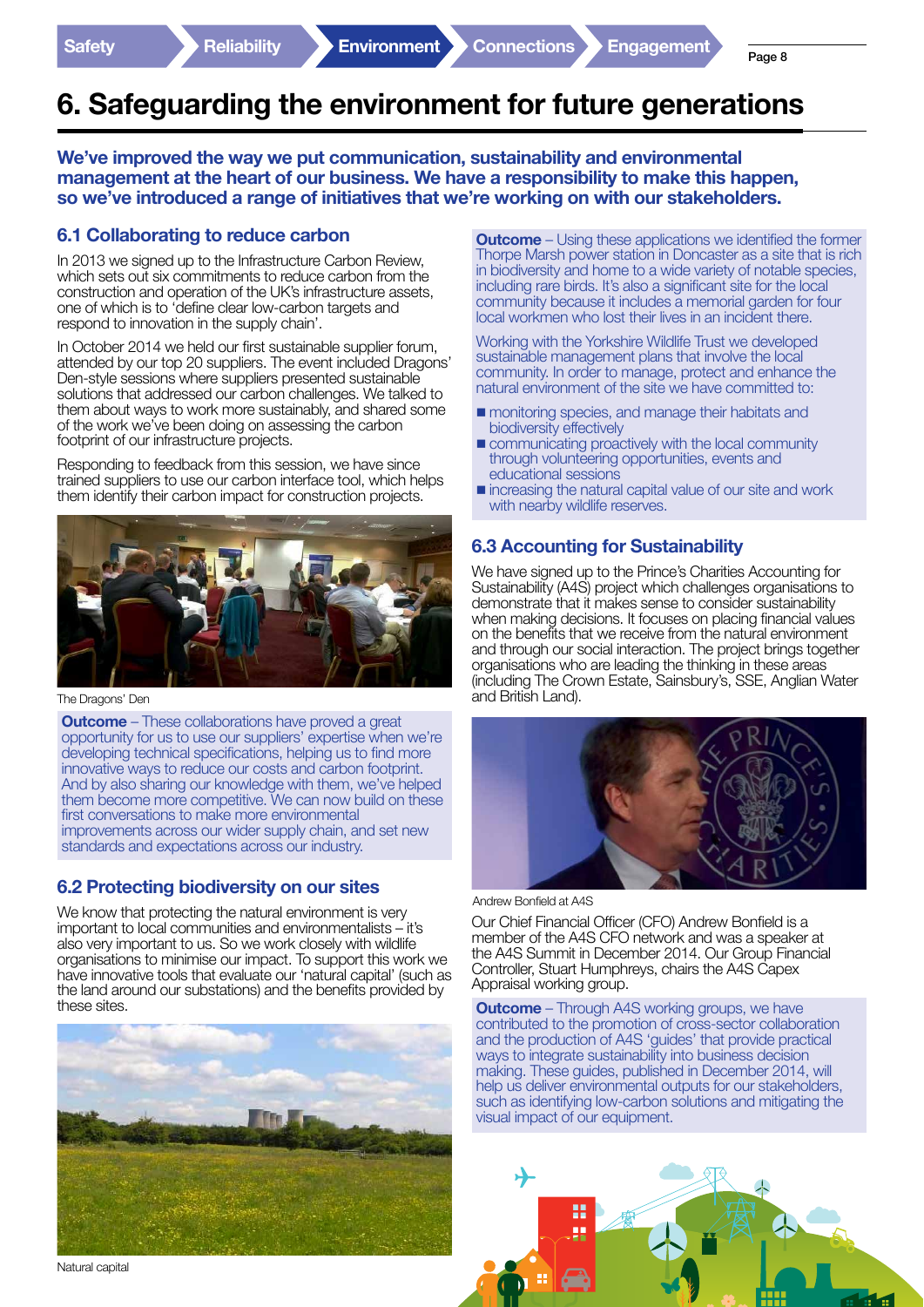### 7. Building shared understanding to help customers make informed choices

Stakeholders have told us that the connections process can be a confusing experience, so we're making this better by improving our communication.

#### 7.1 From misunderstood to trusted adviser

RenewableUK (RUK) is an industry organisation with almost 500 members, including wind and marine energy, financial, academic and engineering companies. When we were working with RUK, we realised that our two organisations didn't match up in terms of communication and our approaches to grid-related issues. In some cases this mismatch was affecting our work, so we spent time learning more about RUK, its priorities and interests, to find the source of the problem.

Our discussions with RUK representatives revealed that they didn't always have a positive view of the way we work. But it turned out that some of this negativity came from a misunderstanding about our role and accountabilities, and because we had previously been seen as inaccessible to them.

To address this, we worked with RUK to establish ourselves on many of its governance groups. This meant we were able to provide information on particular topics or issues at each meeting, and could contribute to the wider industry debate.

**Outcome** – This has led to some great results over the year, an example of which was when RUK took the lead and contacted its membership on our behalf on an issue around queue management of new connections – demonstrating a partnership approach, where both parties can use the other's strengths and relationships to achieve the best combined result.

We now have a 'trusted adviser' relationship with RUK: the organisation benefits from our support but also promotes National Grid and helps us get useful feedback and ideas from its members.

#### 7.2 Upfront information across networks

'Customer journey mapping' is a tool that allows us to understand how a customer feels about their experiences with us and shows us what they actually value. Using this tool revealed that customers at the early stage of our connections processes were usually small businesses with employees who didn't have an engineering or technical background.

We wanted our connecting customers to understand the options available to them so that they could enter the process with all the information they needed. This is particularly important in Scotland because of the need to reinforce the existing network for new generators.

To meet this need, and following internal and external consultation, we tested an innovative tool that had three elements:

- 1. a graph showing likely capacity by area, using data which shows contracted generation and possible future scenarios
- 2. information about all substations managed by National Grid 3. a colour-coded map showing connection capacity and
- timeframes.

**Outcome** – We showcased the tool at customer seminars in London and Glasgow in early 2015 and in response to positive customer feedback we are now developing this for use. This will save time and money for relevant stakeholders, and allow us to share information in a more transparent way. Customers shared their ideas with us too, and we'll build these into future versions.

One industry user told us that the tool *"would help customers do their own homework and save time. The tool helps create* 

*a link between embedded generators and National Grid."*

And we have been contacted by electricity Distribution Network Operators who like what the tool can provide.

#### 7.3 BestGrid – sharing best practice across Europe

Across Europe, Transmission System Operators (TSOs) are facing the problem of how to develop their grids to transition to more renewable energy, when the public and stakeholders are often opposed because of the impact the projects will have.

So we have taken part in a pioneering pan-European project that brings together TSOs and non-governmental organisations. This project, called BestGrid, aims to develop, test and share innovative approaches to stakeholder and public engagement on grid connection projects.

We worked with UK and European stakeholders to develop a best practice action plan to improve stakeholder engagement and public acceptance around new interconnector projects. We did this by reviewing the Nemo Link project between the UK and Belgium, including detailed interviews with stakeholders, a series of UK workshops and presentation and review sessions with European stakeholders from the BestGrid project. And we hosted a conference in February 2015 to bring together nearly 100 UK and European stakeholders to showcase the results of this work.

**Outcome** – Our involvement with BestGrid has been extremely positive. Our interconnector action plan will help improve our own engagement on new projects, and will also support the wider development of interconnectors across Europe. In addition, the London conference provided a fantastic platform to share best practice with UK and European stakeholders and build better relationships with our European partners. Following the conference, we have already hosted a workshop with French TSO RTE to share best practice in public engagement. We hope to arrange similar sessions with other TSOs in future.

#### 7.4 Co-ordinating engagement to reach a consensus

With more and more offshore wind developers wanting to connect to our network, we found that some had unrealistic expectations about how quickly they could connect.

Developers told us that timescales were driven in part by the requirements of The Crown Estate (TCE), which leases the seabed. We met with TCE to discuss what could be done. We also spoke to the developers to make sure that if the blockers were removed, they would be willing to sign up to a realistic build profile.

In our discussions with TCE, it became clear that they could take action to solve the issues, so we worked with them to make sure that developers understood why this change was important to the whole offshore industry.

**Outcome** – Through this co-ordinated approach we were able to act as a facilitator to all parties, and in 2014 offshore developers started declaring build profiles that allowed the Transmission Owners, System Operator and other industry stakeholders to prepare appropriately for these connections.

This change, among other factors, has contributed to a deferral of spend on building the network until it is necessary, saving approximately £8-10 million.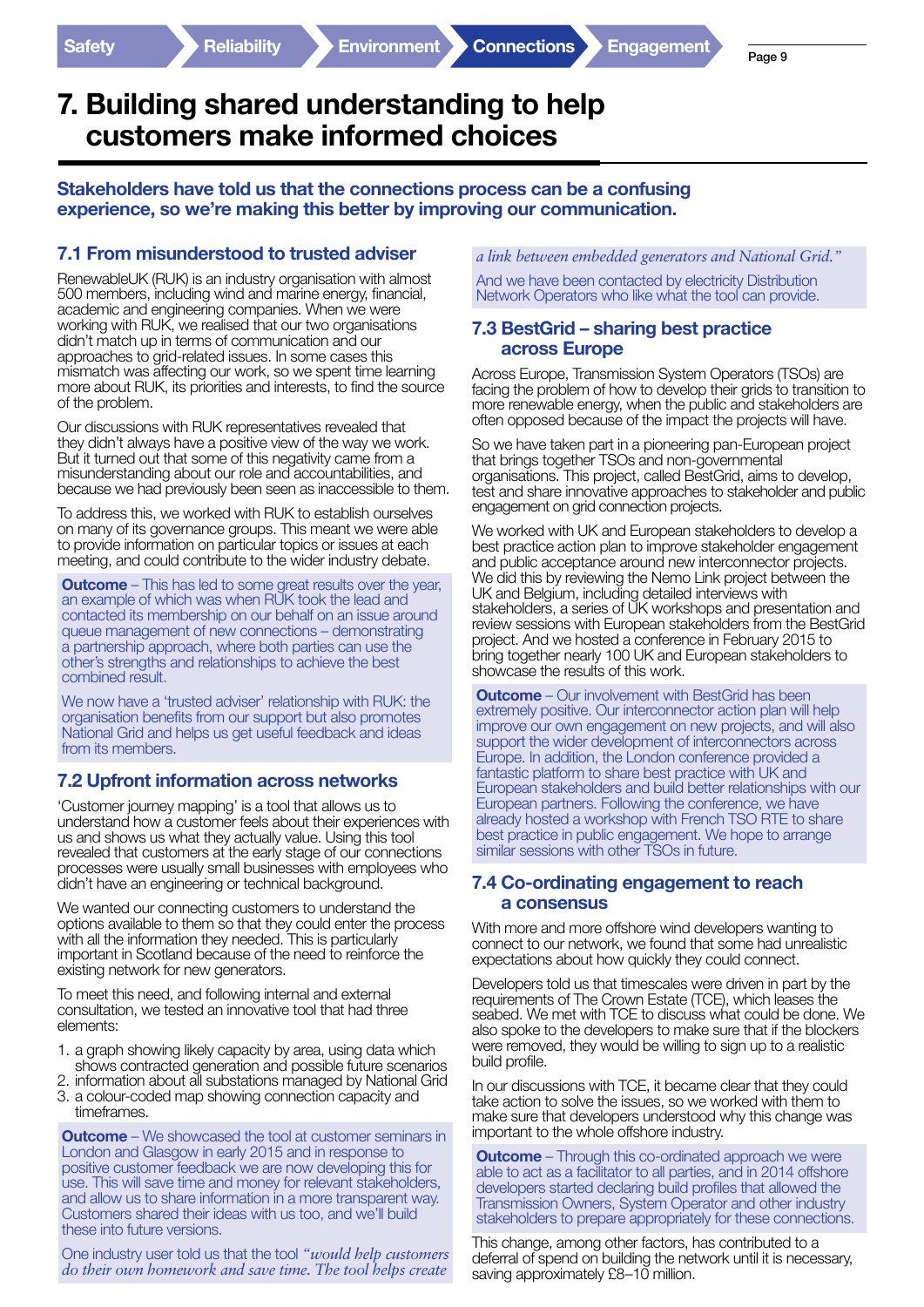Page 10

### 8. Improving our communication to meet the diverse needs of our stakeholders

#### It's vital that we listen to our stakeholders, discuss their requirements and act on their feedback if we're to deliver the results they're looking for.

#### 8.1 Addressing diverse stakeholder needs

As part of major construction work, we work closely with the local communities that may be affected. Our policy (called Our Approach) explains how we identify and do our best to address the individual needs of stakeholders, including the most vulnerable and those with special requirements. Through the development and use of Our Approach, we are able to make sure that our standards are consistent across all of our construction work. Here is an example from 2014/15:

#### Flexible working at New Cross

We regularly spoke to local community groups and businesses to understand their needs around the construction of New Cross substation, and we changed how we worked accordingly.

**Outcome** – The management committee of the local mosque told us it needed a peaceful environment during Ramadan and on Fridays, so we agreed that we would move all the work that might affect the mosque to a convenient time.

A local recording studio was located within a building prone to shaking. We worked with them to identify how we might carry out work without affecting them, and changed our working hours to suit theirs. We shared our learning with UK Power Networks when it began work on site, and the team continued this agreement with the local community.

#### 8.2 Listening to reduce the noise

We re-wired a section of overhead line in Cheshire, but after re-wiring we discovered that the line often hummed loudly. We worked closely with local residents to identify the cause of the noise and kept the community informed of our progress through letters, home visits, a community relations hotline, and even invited them to visit our laboratories.

In 2014, as a direct result of community feedback, we installed the latest conductor technology on a short section of the line.

**Outcome** – As well as making it easier to fix the immediate noise problem in a way that suited local stakeholders, the relationships we built with the community meant that when an unexpected problem arose during the construction works (affecting some mobile phone signals) we could act quickly to resolve it. We were also able to provide one vulnerable resident with a new temporary mobile phone.

The work is now complete but, importantly, talking to stakeholders in Cheshire has already allowed us to use our technical learning on other projects to avoid future noise disruption. We used this experience and applied the learning to conductor installations near Dungeness, Kent in 2014. We considered different options and how they would affect the stakeholders closest to the overhead line, installing a quieter conductor along part of the line, which would minimise disruption to the local residents. The installation at Dungeness cost £5 million more than other conductors available, but it has the potential to reduce future spending by up to £10 million by avoiding future replacement, so reducing the overall cost to consumers.

#### 8.3 New generations, new ideas

The engineering sector in the UK faces some big challenges around recruiting the next generation of engineers and we have a part to play to help the UK meet this challenge. Throughout 2014/15 we worked with more than 288,000 young people to promote Science, Technology, Engineering and Maths (STEM) subjects through a variety of different initiatives, including:

- the National Skills Academy for Power
- $\blacksquare$  the Energy Efficiency Industrial Partnership (apprenticeships and traineeships)
- partnering with five University Technical Colleges
- The Get Skilled Project (working with young people who have been out of education, training or work)
- sponsoring the TeenTech Awards
- supporting the 'Engineer your Future' exhibition.

David Cameron recently visited our Eakring training facility and congratulated us for leading the way on apprenticeships in 2014/15.

Last year we also worked regularly with 16 universities and signed an agreement with the University of Manchester to take a further step forward in electricity education and research. We are already using what we've learned to develop a similar relationship with the University of Warwick.

**Outcome** – We continue to support the Government's aim to raise school standards in maths and science and promote engineering in schools, and continue to play a leading role in helping the UK to address the skills challenge.



Promoting STEM

#### Continuing on our journey

*This has been an exciting year that has seen us further develop our customer and stakeholder ambition and strategy for the Transmission business. We increased satisfaction levels across Electricity Transmission from 7.5 in 2013/14 to 7.7 in 2014/15 – it's very encouraging to see our stakeholders agreeing that things are improving.* 



#### Nicola Paton

Head of Customer Service for Transmission